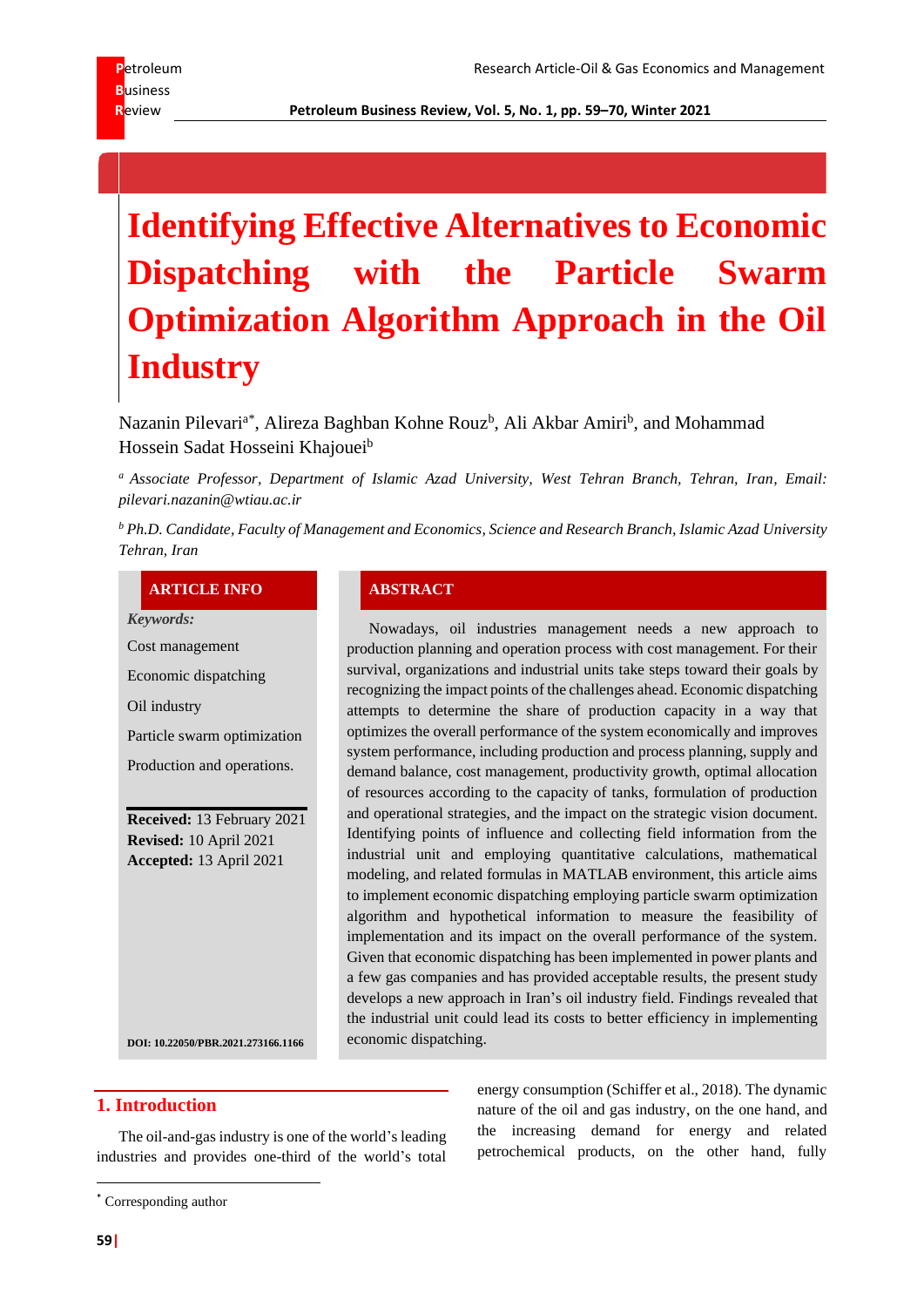**P**etroleum **B**usiness **R**eview

illustrates the complexities of this industry (Hanga and Kovalchuk, 2019; Inkpen and Moffett, 2011). Therefore, it is necessary to use innovative approaches to reducing operating costs and increasing productivity (Hanga and Kovalchuk, 2019). For example, sensors and robots have been used to control the upstream sectors and ensure raw materials (Kong and Ohadi, 2010; Shukla and Karki, 2016). With the proliferation of applied technologies and the resulting output data, there is a logical need for the right tools for data processing and management, and this is one of the reasons for the introduction of artificial intelligence and machine learning in this field of science (Wooldridge, 2009). In this regard, heuristic and metaheuristic algorithms are proposed to manage industrial costs, especially renewable energy sources and profit analysis (Khan et al., 2016). Sinha et al. (2009) proposed using multiple Particle swarm optimization (PSO) algorithms in the supply chain management of the petrochemical industry. Cherepovitsyn et al. (2018) applied decision algorithms in rational investment in exploration. The application of algorithms in the field of oil and gas is still growing. Ajao et al. (2019) introduced algorithms in data organization in oil, gas, and petrochemicals areas. Algorithm-based tools' risk assessment and management are also growing in this industry (Karami et al., 2020).

Particle swarm optimization was first proposed as a non-deterministic search method for functional optimization. This algorithm is inspired by the mass movement of food-seeking birds (Chatterjee and Siarry, 2006). Because particle swarm optimization also begins with an initial random population matrix (R. Eberhart and Kennedy, 1995), it is similar to many other evolutionary algorithms, such as the continuous genetic algorithm and the colonial competition algorithm (Chatterjee and Siarry, 2006). In this method, exciting results are achieved in various functions using two stages of population mobility and convergence. The members of the answer population are directly related to each other and solve the problem by exchanging information with each other (Chatterjee and Siarry, 2006; R. C. Eberhart et al., 2001). In other algorithms, there is a population of individuals; the particle swarm optimization algorithm is similar to a bird flying school (J Kennedy and Eberhart, 1995). Therefore, particles tend to fly better and better toward the search area during the search process (Shi, 2004). In particle swarm optimization, instead of using genetic agents, these individuals improve their situation through "evolved" generation by cooperating and competing with each other.

The aim is to introduce a new parameter, inertial weight, to the principle of particle swarm optimization and simulation to show the significant influence of this new parameter in particle swarm optimization (J Kennedy and Eberhart, 1995). Evolutionary computation techniques, genetic algorithms, evolutionary strategy, and genetic programming are manipulated by population motivation from the evolution of human nature, which encodes the solution to the problem according to the survival of the fittest through "genetic" operations, such as mutation, crossover, and reproduction. The best solution is through evolution. Compared to the evolutionary computation method, Eberhart and Kennedy introduced a different algorithm by simulating extended social behavior (Shi and Eberhart, 1998). Particle swarm adaptation is an optimization model that is the ability of human societies to process simulation knowledge (J Kennedy and Eberhart, 2001). Every particle in PSO decides to evolve using its own experience and the experiences of its neighbor. In other words, particles approach the best state through current velocity, previous experience, and the best experience of neighbors (James Kennedy, 1997). Particle swarm optimization is also an effective and reliable evolutionbased approach. It has become popular for many optimization problems due to its higher quality solutions, including mathematical simplicity, fast convergence, and robustness. There are several areas of the power system in which the PSO is used successfully.

Economic load distribution (ELD) is one of the crucial tasks that provide the economic conditions of the electricity system. This is a method for determining the most efficient, low-cost, and reliable performance of a power system by sending the existing power generation sources to supply the load in the system (Sharma and Mahor, 2013). Economic deployment optimization (ED) is the most critical issue to consider in power systems. The problem of ED in power systems is raised in such a way that for each dedicated generator unit, program the amount of power output in such a way that its operating cost is minimized, and at the same time, with load demand, energy usage constraints comply with stability (Kaur and Kumar, 2014). According to the studies, most of the dispatching and PSO researches are in the field of non-oil industries and renewable resources and considering all the cases mentioned above, the need to manage cost loss in complex industries related to fossil fuels are strongly felt through innovative methods. Necessities are created in this stage by implementing this article with the particle swarm optimization algorithm in other industrial units such as oil-related industries to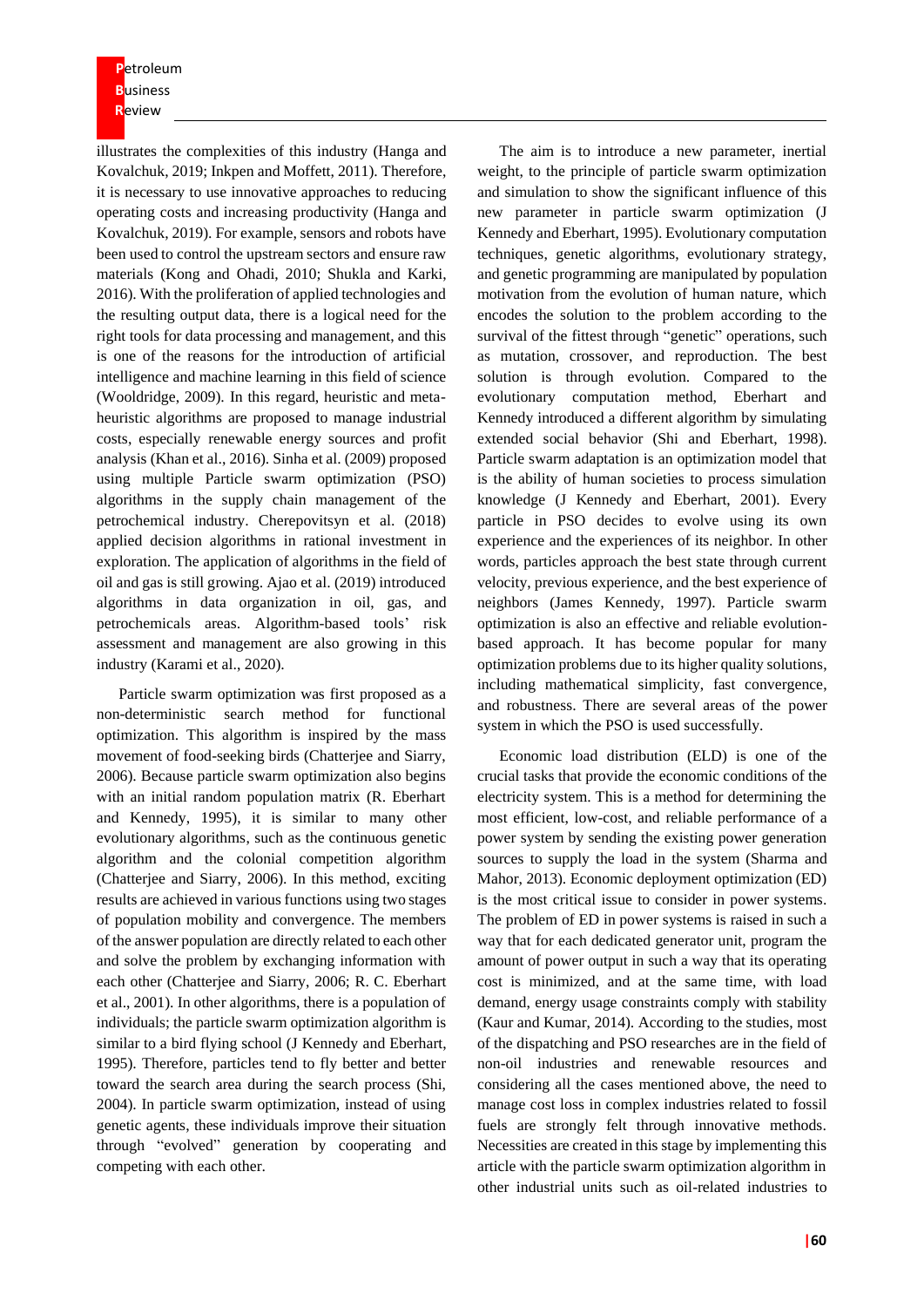

January,2021

have a clean production economically, effective organizational process, and performance to optimize the system economically.

Achieving this will have a direct impact on the strategic vision document of industrial units. This study seeks to apply the PSO algorithm to optimize the costs of oil and gas-related industries. To the best of our knowledge and research, no economic dispatching has taken place in this area. Therefore, this project attempts to design the relevant and required model and evaluate its feasibility in a case study. The results obtained from different comparison criteria demonstrate the high quality of the proposed solution methods in terms of speed and accuracy in finding optimal solutions.

The remainder of this paper is as follows. Section 2 explains the research process and data collection, and Section 3 introduces the modeling of the economic dispatching problem. Section 4 is devoted to implementing the PSO algorithm, and Section 5 discusses solutions to economic dispatching with particle swarm optimization algorithm and findings. Section 6 presents the conclusion, and Section 7 is devoted to suggestions for future researchers.

#### **2. Methodology**

One of the main parts of any research work is data collection. Data collection regularly and correctly leads to fast and accurate data analysis. Because this research has once been conducted in the refinery environment to implement feasibility, the information in this article is close to the factual and field information of the refinery industrial units. In the present study, the data collection tools used are as follows: interviewing experts and identifying points of influence and collecting field information from the industrial unit. This can align the issue, study the implementation aspects, and extract the required information. According to the available database and their classification, the method of data analysis in this article through scientific theory and using quantitative calculations and related formulas in MATLAB software (R2020a) environment examined the effectiveness of the article in the refinery industrial unit and announced the result.

# **3. Mathematical model for economic dispatch**

Table 1 demonstrates the modeling of the economic dispatching problem to make it feasible and shows the purpose of the problem. In this table, modeling is divided into seven parts based on the needs of the problem. Each section is described separately. The number of samples studied in this article is seven-year production capacity and total costs of the industrial unit (refinery). To evaluate the number of samples, production capacity information with low and high limits of the refinery production by information that each year is needed. This can be introduced as one of the most important tools for evaluating this issue.

$$
MinC_{total} = \sum C_i C_i
$$
  
= f(P<sub>i</sub>)  
= a<sub>oi</sub> + a<sub>1i</sub>P<sub>i</sub>  
+ a<sub>2i</sub>(P<sub>i</sub>)<sup>2</sup> (1)

 $P_i$  min  $\leq P_i \leq P_i$  max  $\sum P_i = P_L$ 

The problem modeling information is described in Equation (1), and *i* indicates the producer power; the primary purpose of the proposed problem is to minimize the cost function. This problem is a constrained optimization. *a0i* includes all fixed costs, including maintenance and repairs of the industrial unit (refinery).  $a_{1i}$  and  $a_{2i}$  are both coefficients for  $P_i$ , which require variable and semi-variable costs to calculate and find the total cost of an industrial unit (refinery).

#### **4. Particle swarm optimization algorithm**

Particle group optimization is a global method to deal with problems whose answer is a point or surface in *n*dimensional space. In such an environment, hypotheses are put forward for consideration; an initial velocity is assigned to the particles, and communication channels between particles are also considered. These particles then move in the response space, and the results are calculated based on a "competency criterion" after each period. Over time, particles accelerate toward particles with a higher competency standard and are in the same communication group. The main advantages of the PSO algorithm are summarized as a simple concept, easy implementation, robustness to control parameters, and computational efficiency when compared with mathematical algorithms and other heuristic optimization techniques. The flowchart of the particle swarm optimization algorithm is shown in Figure 1.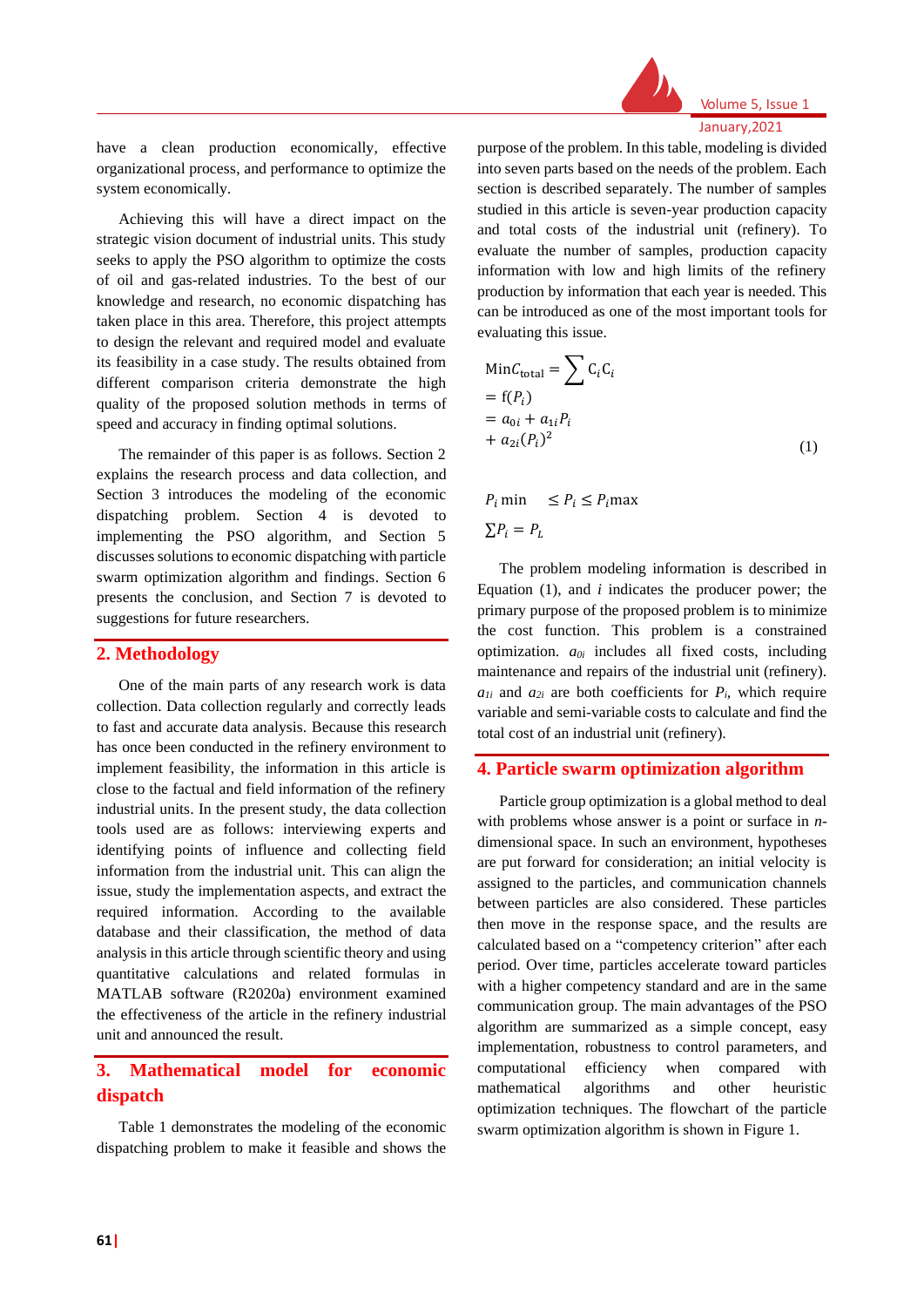#### **Table 1**: Model of economic dispatch

| N              | <b>Number of samples (years of production</b><br>capacity and total costs of the refinery) | 7                                                                                   |
|----------------|--------------------------------------------------------------------------------------------|-------------------------------------------------------------------------------------|
| pmin           | Minimum of production capacity                                                             | [424 532 747 602 891 643 712]                                                       |
| pmax           | Maximum of production capacity                                                             | [2012 1231 2169 1903 1434 1928 1822]                                                |
| $a_0$          | Fixed costs                                                                                | [6422 5935 8651 8329 7368 9114 6299]                                                |
| $a_1$          | $P_i$ coefficients                                                                         | [7686679]                                                                           |
| a <sub>2</sub> | $P_i$ coefficients                                                                         | $[-0.2401 - 0.1894 - 0.2310 - 0.1168 - 0.2164]$<br>$-0.1742 - 0.1904 \times 1e - 4$ |
| $P_L$          | Production capacity                                                                        | 10000                                                                               |



**Figure 1.** The research flowchart.

$$
V_i[t + 1]
$$
  
= W V<sub>ij</sub>[t] + r<sub>1</sub>c<sub>1</sub> (P<sub>ij</sub>(t) – X<sub>ij</sub>(t))  
+ r<sub>2</sub>c<sub>2</sub> (gij (t) – X<sub>ij</sub>(t))X<sub>ij</sub>(t + 1)  
= X<sub>ij</sub>(t) + V<sub>ij</sub>(t + 1)

Equation (2) represents the calculation of the best experienced individual situation and the best collective experienced situation at a certain speed.  $V(i)$  is the swarm velocity, and  $x(i)$  is the position of the particle. In Equation (2),  $r_1$  and  $r_2$  are random numbers with a uniform distribution, and  $C_1$  and  $C_2$ are position and velocity adjustment coefficients.

$$
v(t + 1) = v(t) + c_1 \times rand(t) \times
$$
  
(*pbest*(*t*) – *position*(*t*) + *c*<sub>2</sub> × (3)  
rand(*t*) × (*gbest*(*t*) – *position*(*t*))

Equation (3) can be used to explain Equation (2) better. Equation (3) can be divided into three functional parts. The first part  $v(t)$  can be described as the velocity that the particle is currently experiencing (current velocity), and the second part of Equation (3) is as follows  $(c_1 \times rand \times pbest-position t)$ , the rate of change of the particle velocity and its rotation toward the best personal experience (best memory). For the third part, Equation (3) is as follows  $(c_2 \times rand(t))$  $\times$ (gbest(t)–position(t)), which is the accumulation of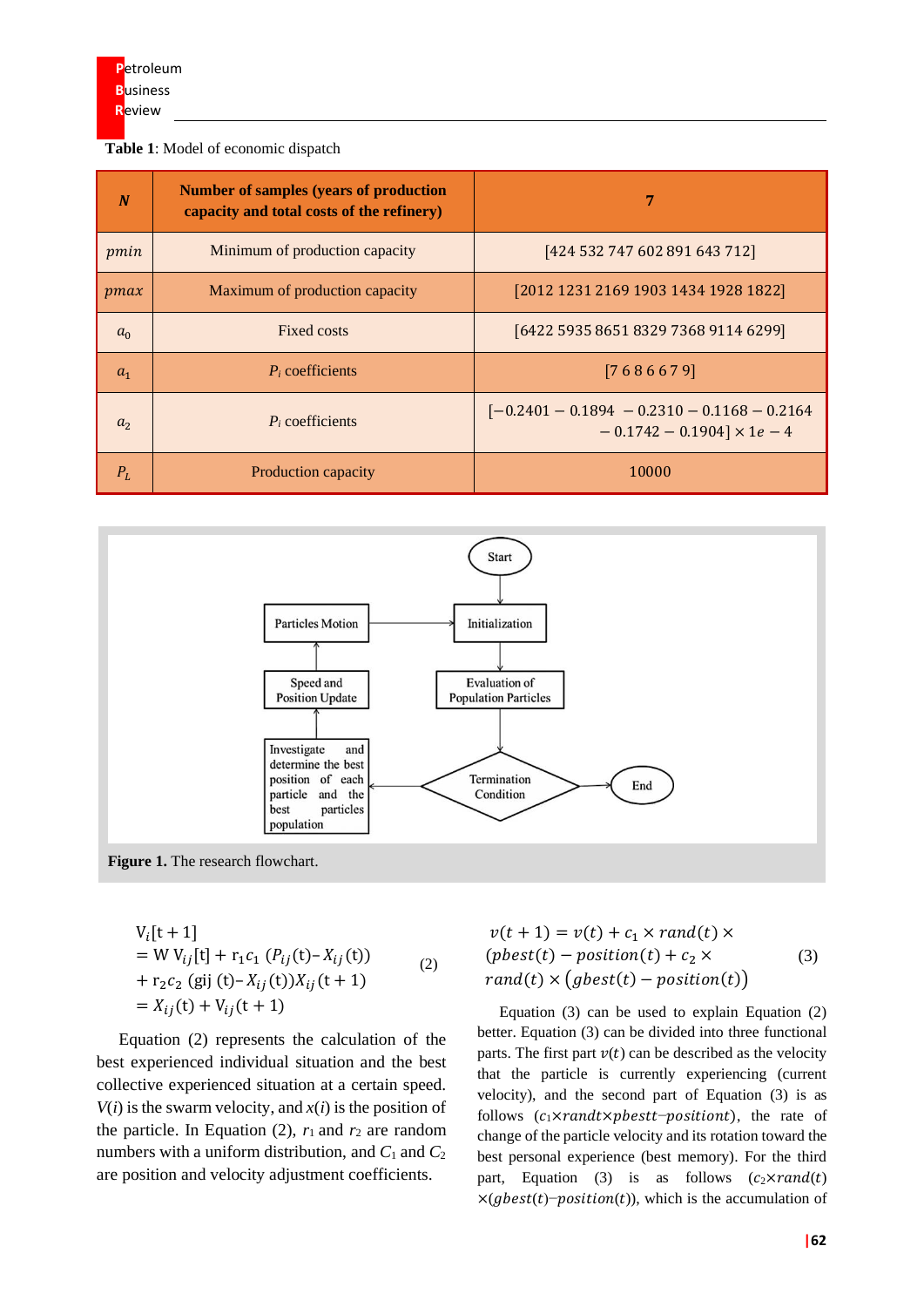

Volume 5, Issue 1 January,2021

the best group experience (collective intelligence). If the first part of this relationship is ignored, the velocity of the particles is determined only according to the current position, the best particle experience, and the best group experience (collective intelligence); in practice, the effect of current speed and speed barriers are reduced or eliminated.

Thus, the best particle in the group remains in place, and the other particles move toward that particle. In fact, the mass movement of particles without the first part of Equation (3) will be a process during which the search space gradually becomes smaller, and a local search for the best particle is formed. In contrast, if only the first part of Equation (3) is considered, the particles travel their normal path to reach the boundary of the range to perform a kind of global search.

$$
0 \le c_1 \le 2
$$
  
 
$$
0 \le c_2 \le 2
$$
 (4)

In Equation  $(4)$ ,  $c_1$  is considered the coefficient of personal learning, and  $c_2$  is the coefficient of social (collective) learning.

Several control parameters influence the result of the PSO algorithm: the number of particles, the acceleration coefficients, inertia weight, the number of iterations, the initial temperature, and the temperature reduction factor. According to the considerable effect of parameter adjusting on the proposed algorithm results, we have used Taguchi design for tuning the algorithm parameters by considering five levels for each parameter value.

In Figures 2 and 3, *gbest* PSO and *lbest* PSO can update the particle velocity equation synchronously or asynchronously. If all the particles update their position and the best-met position simultaneously and then the best-met position of the whole group is updated, this is called simultaneous or synchronous updating. The synchronous update in PSO provides the perfect information concerning the particles, thus allowing the swarm to choose a better neighbor and exploit the information provided by this neighbor, but asynchronous updates help to a shorter execution time (Xue et al., 2009). Imperfect information due to asynchronous updates causes the current best-found solution to be communicated to the particles more slowly, thereby encouraging more exploration. Asynchronous updating has the advantage that the particles become aware of good areas very quickly at runtime; in contrast, in the synchronous method, the particles are informed of promising areas and receive feedback from the environment at each repetition. Synchronous updating is appropriate for the *gbest*-PSO algorithm, and asynchronous updating is appropriate for the *lbest*-PSO algorithm (Shay and Eberhart, 1998).

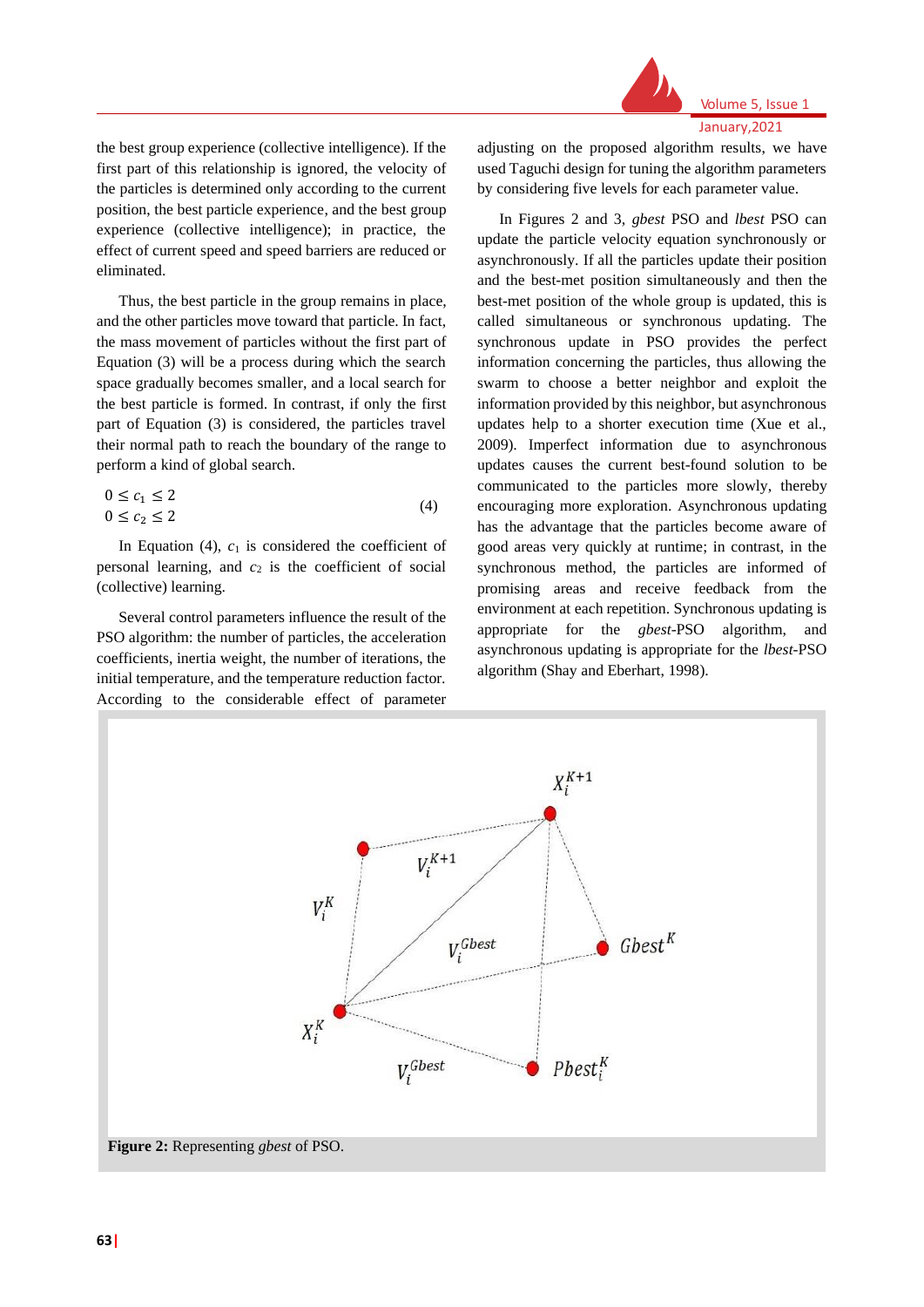

 $x(0) = xmin + rand(xmax - xmin)$  (5)

Initialization is done through Equation (5).

$$
v(0) = 0 \tag{6}
$$

The initial velocity to be considered, as in Equation (6), is zero.

$$
v'(t+1)
$$
  
= 
$$
\begin{cases} v(t+1) & v(t+1) < v \text{max} \\ v \text{max} & v(t+1) \ge v \text{max} \end{cases}
$$
 (7)

In Equation (7), to prevent over-acceleration, a velocity is defined as the maximum velocity until the calculated velocity exceeds the maximum velocity and cut the calculated velocity.

$$
v'ij(t+1) = \tanh\left(\frac{vij(t+1)}{vmaxj}\right) vmaxj(t) \tag{8}
$$

A hyperbolic tangent function can be seen in Equation (8), which restricts the intended velocity to a certain level. This method differs from Equation (7) in the case of derivability.

$$
MinCtotal = \sum C_i
$$
 (9)

Equation (9) shows the main reason for the goal that the problem starts on its own (minimizing the total cost).

$$
Ctotal - MinC by ED = Best Cost
$$
 (10)

To calculate the optimality of the response extracted from the software with the actual response, Equation (10) is used.

Table 2 shows the basic information of the problem. The coefficient of inertia in physics is defined as the tendency of objects to maintain a state; inertia should be less than one; the lower the inertia coefficient, the better it is. In this paper, the role of the inertia coefficient is the tendency of the industrial unit to move from the current point to the best community of optimal points of production and costing. To minimize the coefficient of inertia, a tool called "*wdamp*" is used to reduce the coefficient of inertia with each repetition. Another factor in this formula that plays a crucial role in finding the best position is the velocity parameter, which calculates the velocity of objects to converge in the desired direction.

| nPop | nVar | <b>VarSize</b> |   | $\sim$ | <b>MaxIt</b> | <b>NFE</b> | W                       | wdamp |
|------|------|----------------|---|--------|--------------|------------|-------------------------|-------|
| 40   |      | $\mathbf{z}$   | , | ∸      | 1000         | 40040      | $4.3171 \times 10^{-5}$ | 0.99  |

**Table 2:** Optimal response of software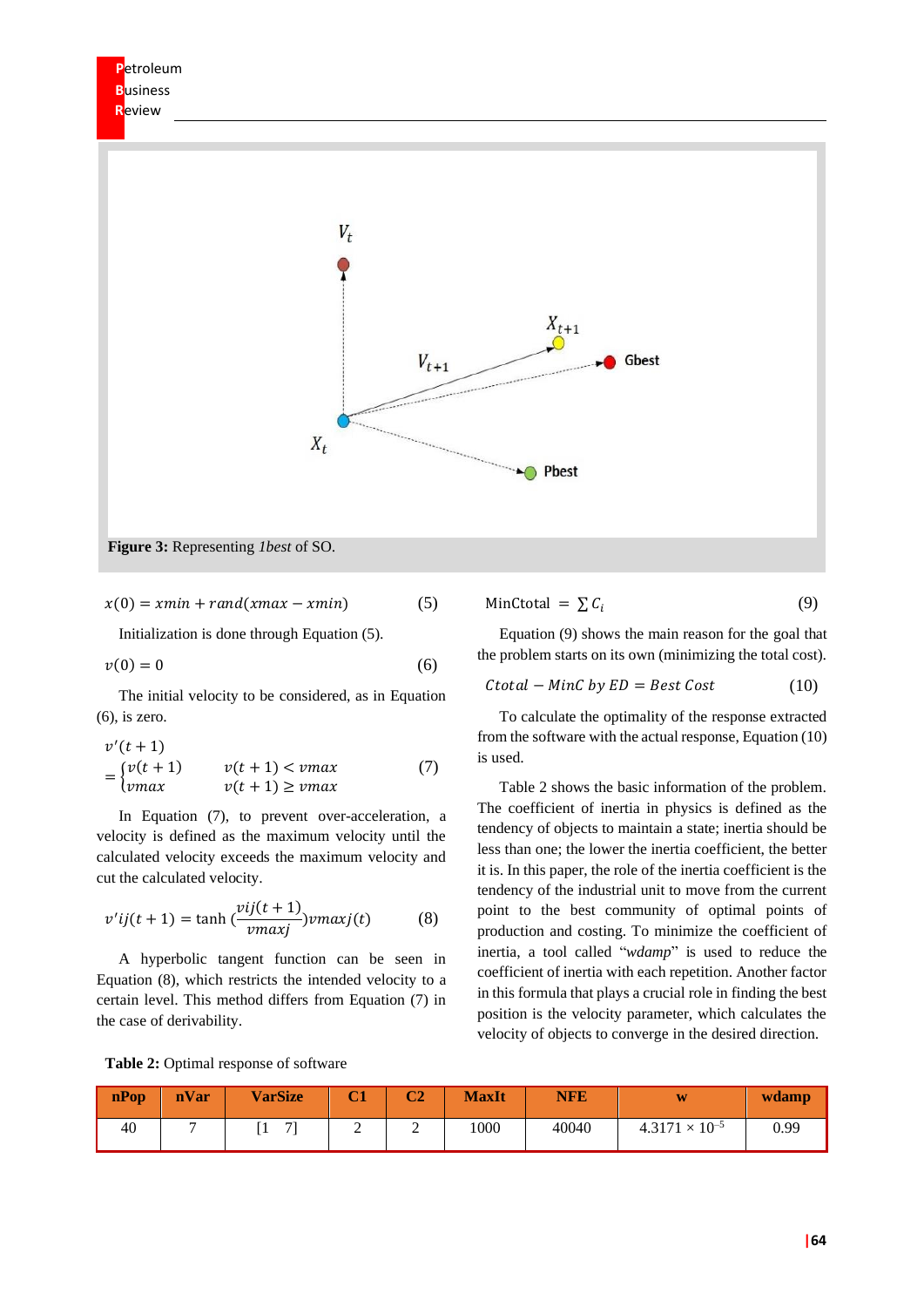

#### Volume 5, Issue 1 January,2021

# **5. Solutions to economic dispatching with particle swarm optimization algorithm**

#### **5.1. Global best solution**

After modeling and programming in the MATLAB software environment, according to the need of the problem and the use of basic information, the dispatching problem is solved through the particle swarm optimization algorithm. The relevant outputs are categorized and presented in the following tables .

First, considering that the article pursues the problem in terms of cost, and the primary purpose of the article is to distribute the optimal economic load of the industrial unit (refinery), optimize the costs during the refinery, make continuous improvement, increase capacity (operational-production), and enhance refinery performance.

| <b>Global Best Position</b>   | 1.0e + 03 $\times$                                  |  |  |  |  |  |
|-------------------------------|-----------------------------------------------------|--|--|--|--|--|
|                               | 2.0120 1.2310 0.7800 1.9030 1.4340 1.9280 0.7120    |  |  |  |  |  |
| <b>Global Best.Sol.pTotal</b> | 10000                                               |  |  |  |  |  |
| <b>Global Best, Sol.c</b>     | $1.0e+04 \times$                                    |  |  |  |  |  |
|                               | 1.3292 1.4877 1.9705 1.5928 2.2545 1.2697<br>2.0409 |  |  |  |  |  |
| <b>Global Best, Sol.z</b>     | $1.1945e+05$                                        |  |  |  |  |  |
| <b>Global Best.Sol.v</b>      | 0                                                   |  |  |  |  |  |

**Table 3:** Global Best Solution, MATLAB output.

In the first step, seven years of production capacity and total production capacity were calculated separately. After calculating each power, the first row of the table is multiplied by  $1.0 \times 10^3$  to show the real numbers. In terms of costs, it follows the above law precisely. The total costs in the initial table indicate that achieving a justified answer in future tables is possible to optimize, which will be mentioned. Speed is a sensitive alternative in economic distribution that acts as a sensitivity analysis; the closer it is to zero, the more efficient and effective it is. Finally, *z* tests the cost function to find the equality of the answers of each part and analyze the optimal answer.

Random solutions are created by the problem model to optimize and study each component. At this level, the researcher seeks to find numbers between the lower and upper production limits to categorize and apply reasonable solutions. The solutions themselves in the form of matrices have a subset structure, and the following tables will refer to this.

#### **5.2. Global best solution results**

As mentioned in Table 4, in stochastic solutions, each component with an infrastructure that helps find the best possible answer is considered to optimize. This part of the answer is mentioned in programming to study and store the calculations performed for each year for the cost

and distribution of its economic burden. The production capacity of the refinery, mentioned in the first line, indicates each year, which has been selected in random solutions to improve it as much as possible. Finally, total production capacity must be equal to the sum of the particle swarm and the capacity required by the network, which shows the importance of the correctness of the answers again.

The costs recorded separately for each year, like the production capacity, are found in a random solution with the highest number of *MaxIt*, which generally searches for optimal costs. The total cost is the same as the optimal cost mentioned in the main answer in the table above. In fact, the sum of the total optimal cost in the main answer is first created and published in this section. Paragraph charts, mentioned in the appendix, represent the expressive area of the answer separately for each point and the number of repetitions according to the population of the answers. The closer the velocity alternative is to zero, the lower the perturbations and lower velocity variables. As can be seen, speed in the ideal conditions has provided the most justified cost to the researcher. Finally, *z* tests the cost function to find the equality of the answers of each part and to analyze the optimal answer, which in this part is used as a reliable function to attach to the final table.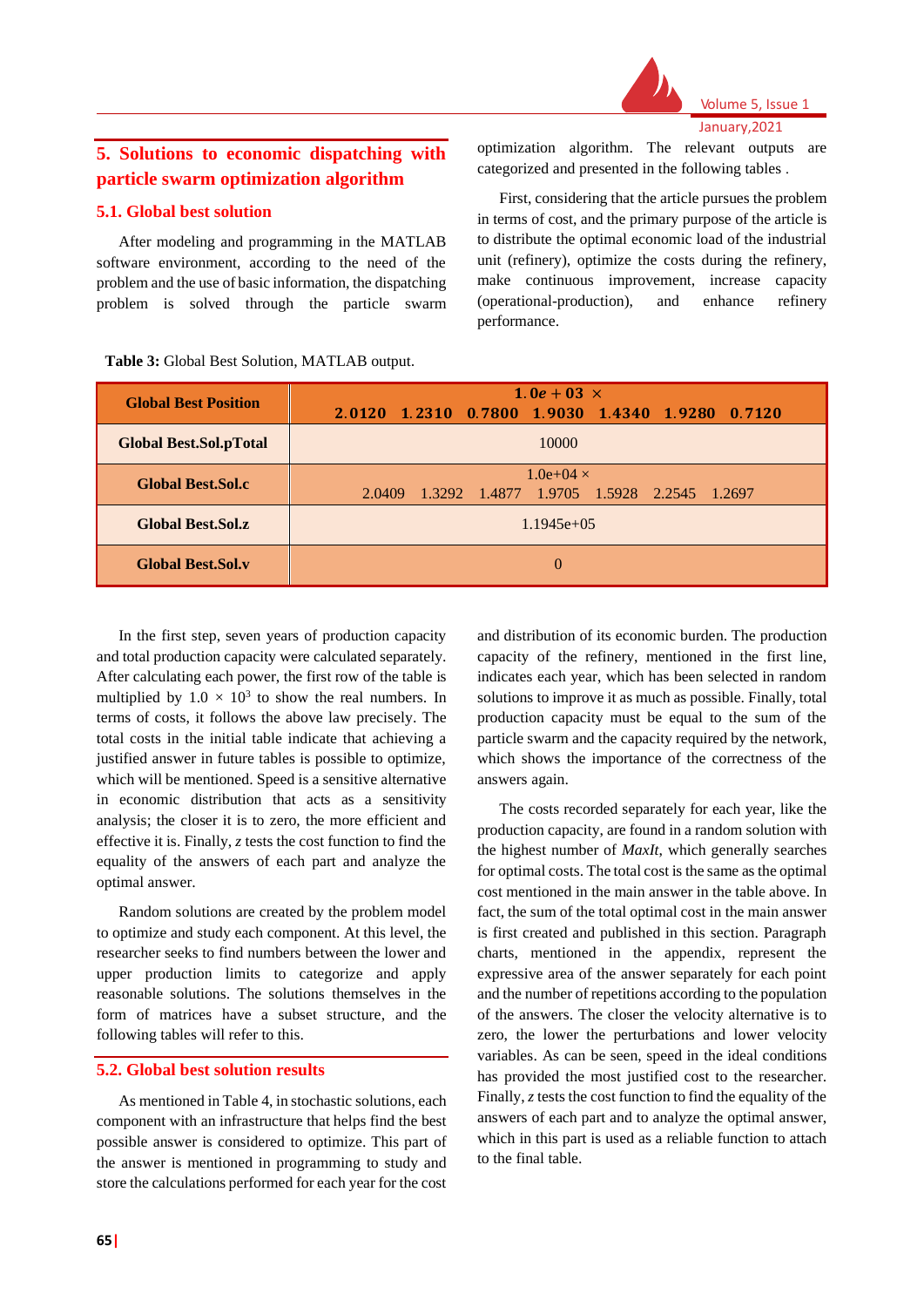**Table 4:** The results

| р                  | $[2.0120e+031.2310e+03780.000019031.4340e+031.9280e+03712]$                                |  |  |  |
|--------------------|--------------------------------------------------------------------------------------------|--|--|--|
| $P_{\text{Total}}$ | 10000                                                                                      |  |  |  |
| $\mathbf{c}$       | $2.0409e+04$ $1.3292e+04$ $1.4877e+04$ $1.9705e+04$ $1.5928e+04$ $2.2545e+04$ $1.2697e+04$ |  |  |  |
| $C_{\text{Total}}$ | $1.1945e+05$                                                                               |  |  |  |
|                    | $\Omega$                                                                                   |  |  |  |
| $\mathbf{z}$       | $1.1945e+05$                                                                               |  |  |  |

#### **5.3. Global best position**

As presented in Table 5, the global best position tries to evaluate the best global (collective) position of the particle. The primary evaluation of the article is in this area and two sub-categories can be mentioned at the heart of the main answer. The main answer is the global best position of the particle, which is assigned to the position in the first row of the table and the best collective position in the second row. In other words, according to the information received by the industrial unit (refinery) based on production capacity and high and low production limit of this industrial unit during seven years, the study of economic dispatching feasibility with particle swarm optimization algorithm can be considered the best collective position each year in terms of cubic meters of total refinery production and product variety. These two rows have significantly improved compared to the refinery products and represent the best position. If we multiply the numbers of each best position by 1.0  $\times$  10<sup>3</sup>, we can find the position of each particle.

The bottom three lines of Table 5 are for reviewing the answers found. As mentioned in the dispatching modeling table, the alternative was listed as the amount of production capacity required by the network, numbered 10,000 cubic meters. Now, can we see if the found answer has been able to meet the needs of the network with the same cubic meters at a more efficient cost? It is important to note that the sum of the best particle positions in the particle swarm optimization algorithm equals the network requirement of 10,000.

| <b>Position</b>                               | $[2.0120e+031.2310e+03780.000019031.4340e+031.9280e+03712]$          |
|-----------------------------------------------|----------------------------------------------------------------------|
| <b>Global Best Position</b>                   | $1.0e+03 \times$<br>2.0120 1.2310 0.7800 1.9030 1.4340 1.9280 0.7120 |
| Cost                                          | $1.1945e+05$                                                         |
| <b>Sol</b>                                    | $[1 \times 1$ struct]                                                |
| <b>BestCost</b>                               | 11945.28459                                                          |
| <b>Sum (GlobalBest.Position)</b>              | 10000                                                                |
| <b>Global Best. Position &gt;= model.pmin</b> | 1 1 1 1 1 1                                                          |
| <b>Global Best. Position &lt;= model.pmax</b> | $1 \t1 \t1 \t1 \t1$                                                  |

**Table 5:** The global best position.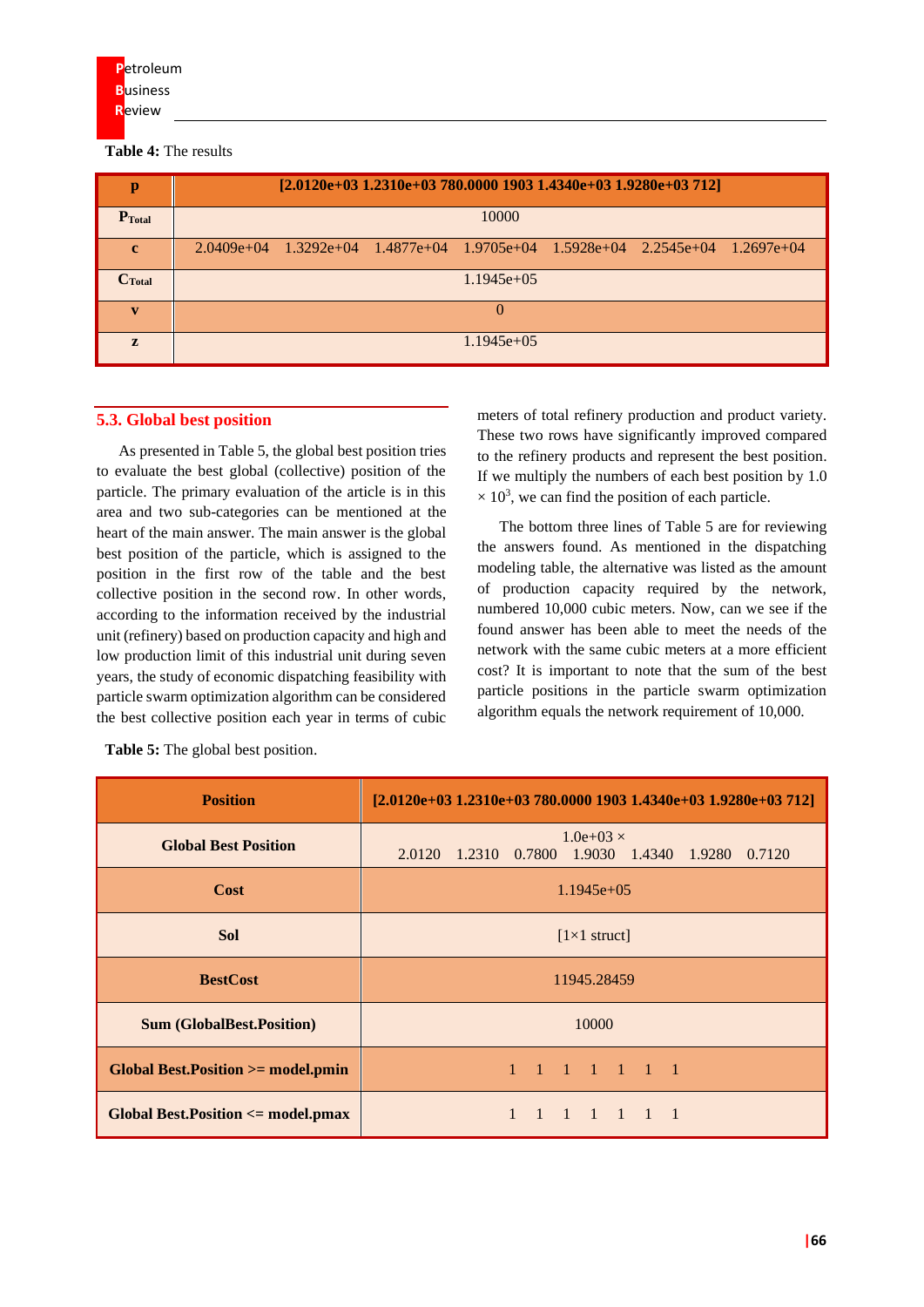

Volume 5, Issue 1 January,2021

Finally, to verify the answers and to find out if the answers are in the upper and lower limits of production, the best collective position responses which are greater than and equal to the lower limit should be defined in the model equal to one in the number of sample sizes studied. Further, the answers of the best collective position should be smaller and equal to the upper limit, which is equal to one in the number of sample sizes studied in the defined model. This allows the researcher to both verify the information obtained and to validate the modeling and input information.

According to Figure 4, a log–log diagram comparing several alternatives is demonstrated. Log–log (*x*, *y*) plots the *x* and *y* coordinates using the logarithmic scales on the *x*-axis and the *y*-axis. This chart shows the trend of the best cost number function elevation (NFE) and maximum repetition. The middle diagram shows the

varmax effects, and the end chart depicts the number of varmin effects. Scatter (*x*, *y*) parabolic diagram shown in Figure 5 creates a scatter plot with circles at the locations specified by the *x* and *y* vectors. This type of diagram is also known as a bubble design. The answer is shown in points: how the stock position works in the best cost and NFE intervals, and where the best point is located.

According to Figure 6, a diagram shows the area of the elements in Y as one or more curves and fills the area below each curve. When Y is a matrix, the curves are stacked, representing the relative contribution of each row element to the total height of the curve in each *x* interval. Area (*y*) plots the vector Y or plots each column in the Y matrix separately and stacks the curves. The *x*axis automatically scales to 1: size  $(Y, 1)$ . The values in Y can be numeric or duration values.



**Figure 4:** Represents log–log diagram comparing several alternatives.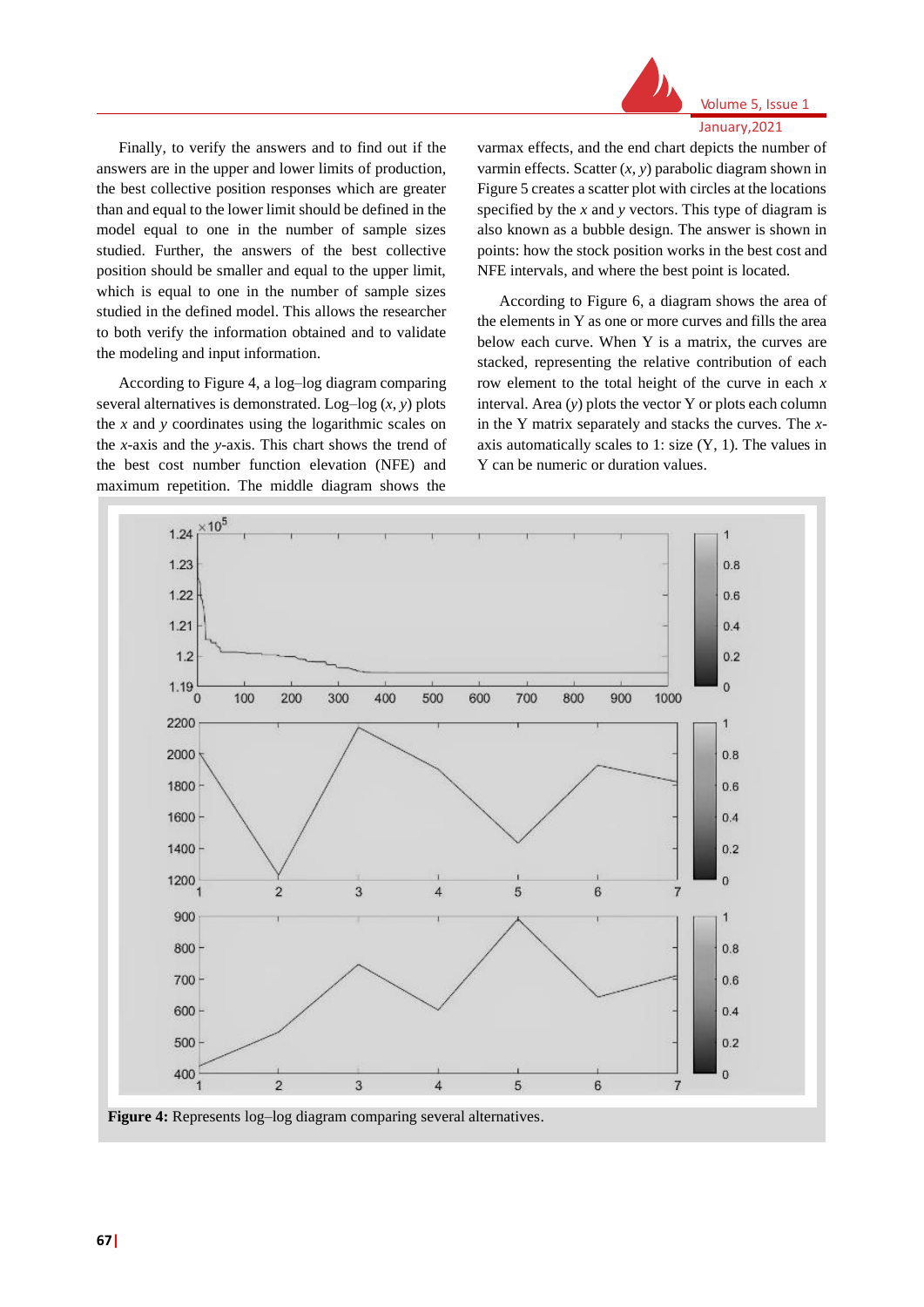

**Figure 5**: The scatter plot of position.



**Figure 6:** The best cost.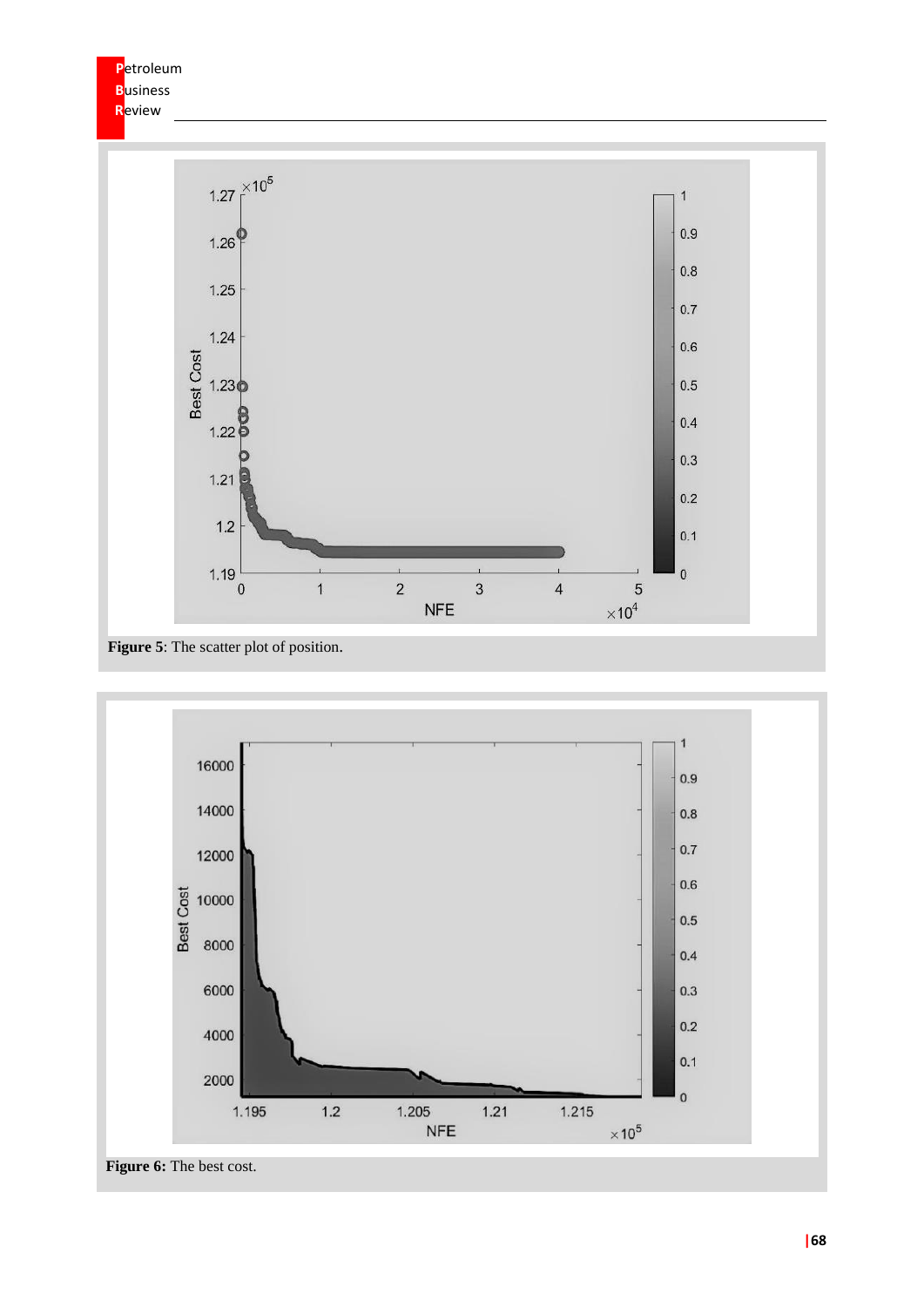#### **6. Conclusions**

Given that economic dispatching has so far been implemented in the field of power plants and a few gas companies and has provided acceptable results, this research has created a new approach in the field of other industrial units. The problem of economic dispatching in the MATLAB software environment has optimal answers that seek a justified answer due to the number of repetitions. It is suggested that for projects that do not have the default information of the operation process, simulation and data mining in the relevant software be conducted before performing calculations related to economic dispatching with the approach of particle swarm optimization algorithm to increase the accuracy in the calculations to an acceptable value using the perturbation matrix and other tools. According to the information extracted from MATLAB software, the answers indicate that the industrial unit must lead its costs to better efficiency to implement economic dispatching. This can be achieved by costing and distributing the economic burden according to the operations mentioned in the methodology section, presenting a new strategic plan for the industrial unit, and modifying medium-term plans.

After modeling and finding the ideal goals, the steps to answer this problem began to calculate the best global position solution. The software provides the solution of the best global situation to improve the initially extracted information by recognizing the affected points of the problem. Then, in the final table, it collects the relevant information. In the section of the best global situation, it has also been able to provide the optimal answer in justified points to provide the necessary decisions for economic dispatching to the researcher. All the relationships and operational answers are performed by programming in MATLAB software. The proposed problem is minimum, and researchers have taken steps to minimize and optimize the objective function. Finally, in each step and in the last three lines in Table 5, all the answers of the dispatching model are evaluated and validated; Moreover, graphs show the justified area of the answer separately for each point and the number of repetitions according to the population of answers.

According to the total estimated costs during seven years, the industrial unit (refinery) has an estimated cost of 28,432,911,220 Iranian Rilas. If economic dispatching is implemented in the industrial unit, the total cost of the refinery after the optimization operation will be equal to 28,432,791,770 Iranian Rials. The refinery will reduce its costs by a total of 119,450.28459 Iranian Rials at the



January,2021

end of seven years, or by the total of each year if it implements economic dispatching.

In this paper, due to the hypothetical information of the industrial unit, the optimized value is minimal. Of course, the industrial unit understudy can have no waste of costs of production and operations, and in the calculations performed, can be placed at the head-tohead point to assure managers that the roadmap and production process they have chosen is at its best. In the studies conducted before this article, in the natural environment, we saw a significant reduction, which was able to balance the supply and demand and improve the costing system and production and refining;

Equation (10) implies:

$$
Ctotal - MinC by ED = Best Cost
$$
  
= 2,843,291,122  
- 11,945.28459  
= 2,843,279,177 (11)

In the parent industrial units, costs can be clustered in different ways, such as spatial constraints, time constraints, the amount of workforce required according to specialization, construction of newly established units, maintenance and repairs, costs from sales, resource allocation costs, and shipping costs. To reduce costs at the point of comfort and optimization, the industrial unit should be put in a state of cost freezing, according to optimal production to control and respond to the needs of domestic and international networks. The industrial unit (refinery) with its system cost has been able to optimize the existing costs in this area to some extent, but according to the economic dispatching model, these costs can be optimized to the scale of the currency. The industrial unit can put the implementation of economic dispatching on its agenda with acceptable confidence.

#### **7. Suggestions for future researchers**

This article offers suggestions for researchers who intend to continue their studies on economic dispatching in other industrial units.

- It is suggested that this research be conducted in other communities, and the results be compared.
- It is suggested that modeling be performed by recognizing environmental factors in a natural context to remove the obstacles of industrial units.
- This research is about minimizing refinery costs; Researchers are advised to pursue future research to maximize sales and revenue.